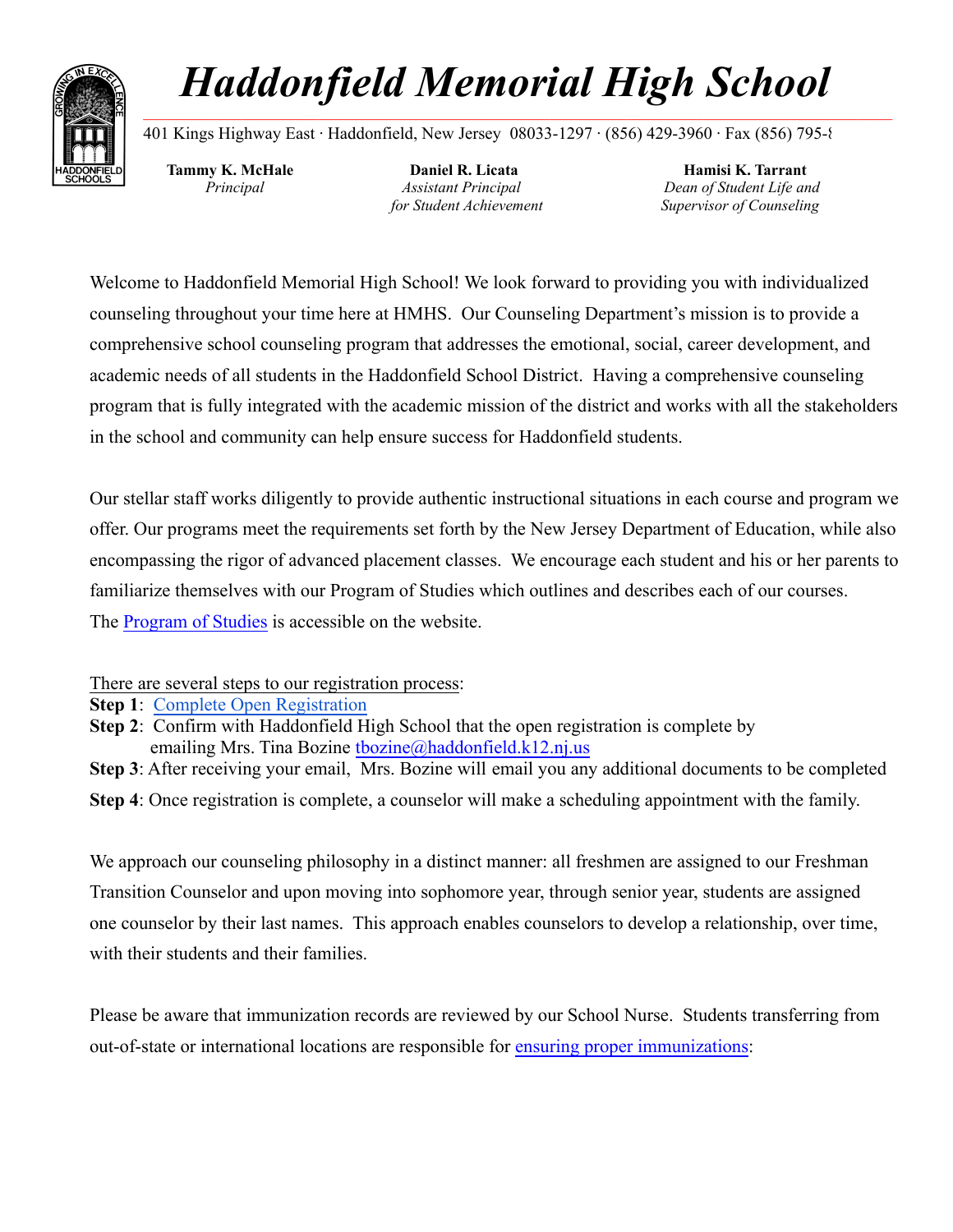

## *Haddonfield Memorial High School* **\_\_\_\_\_\_\_\_\_\_\_\_\_\_\_\_\_\_\_\_\_\_\_\_\_\_\_\_\_\_\_\_\_\_\_\_\_\_\_\_\_\_\_\_\_\_\_\_\_\_\_\_\_\_\_\_\_\_\_\_\_\_\_\_\_\_\_\_\_\_\_\_\_\_\_\_\_\_\_\_\_\_\_\_\_\_\_\_\_\_\_\_\_\_\_\_\_\_\_\_\_\_\_\_\_\_\_**

401 Kings Highway East ∙ Haddonfield, New Jersey 08033-1297 ∙ (856) 429-3960 ∙ Fax (856) 795-8

**Tammy K. McHale** *Principal*

**Daniel R. Licata** *Assistant Principal for Student Achievement*

**Hamisi K. Tarrant** *Dean of Student Life and Supervisor of Counseling*

### *Preliminary Information for Student Registration*

### **Please Read Before Registering Online**

The information provided in the following pages will enable us to determine your student's eligibility to attend school in this district in accordance with New Jersey law. Please be aware that N.J.S.A. 18A:38-1 and N.J.A.C. 6A:22 require that a free public education be provided to students between the ages of 5 and 20, and to certain students under 5 and over 20 as specified in other applicable law, who are:

- Domiciled in the district, i.e., the child of a parent or guardian, or an adult student, whose permanent home is located within the district. A home is permanent when the parent, guardian or adult student intends to return to it when absent and has no present intent of moving from it, notwithstanding the existence of home or residences elsewhere
- Living with a person, other than the parent or guardian, who is domiciled in the district and is supporting the student without compensation, as if the student were his or her own child, because the parent cannot support the child due to family or economic hardship
- Living with a person domiciled in the district, other than the parent or guardian, where the parent/guardian is a member of the New Jersey National Guard or the reserve component of the U.S. armed forces and has been ordered into active military service in the U.S. armed forces in time of war or national emergency
- Living with a parent or guardian who is temporarily residing in the district
- The child of a parent or guardian who moves to another district as the result of being homeless
- Placed in the home of a district resident by court order pursuant to N.J.S.A. 18A:38-2
- The child of a parent or guardian who previously resided in the district but is a member of the New Jersey National Guard or the United States reserves and has been ordered to active service in time of war or national emergency, resulting in relocation of the student, pursuant to N.J.S.A. 18A:38-3(b)
- Residing on federal property within the State pursuant to N.J.S.A. 18A:28-7.7 et seq.

Note that "guardian" means a person to whom a court of competent jurisdiction has awarded guardianship or custody of a child, provided that a residential custody order shall entitle a child to attend school in the residential custodian's school district subject to a rebuttable presumption that the child is actually living with such custodian; it also means the Department of Children and Families for purposes of N.J.S.A. 18A:38-1(e). Also note that a student is entitled to attend school in the district of domicile notwithstanding that the student is qualified to attend school in a different district as an "affidavit" student or temporary resident.

#### **Note that the following do not affect a student's eligibility to enroll in school:**

- Physical condition of housing or compliance with local housing ordinances or terms of lease
- Immigration/visa status, except for students holding or seeking a visa (F-1) issued specifically for the purpose of limited study on a tuition bases in the United States public secondary school
- Absence of a certified copy of birth certificate or other proof or a student's identity, although these must be provided within 30 days of initial enrollment pursuant to N.J.S.A. 18A:36-25.1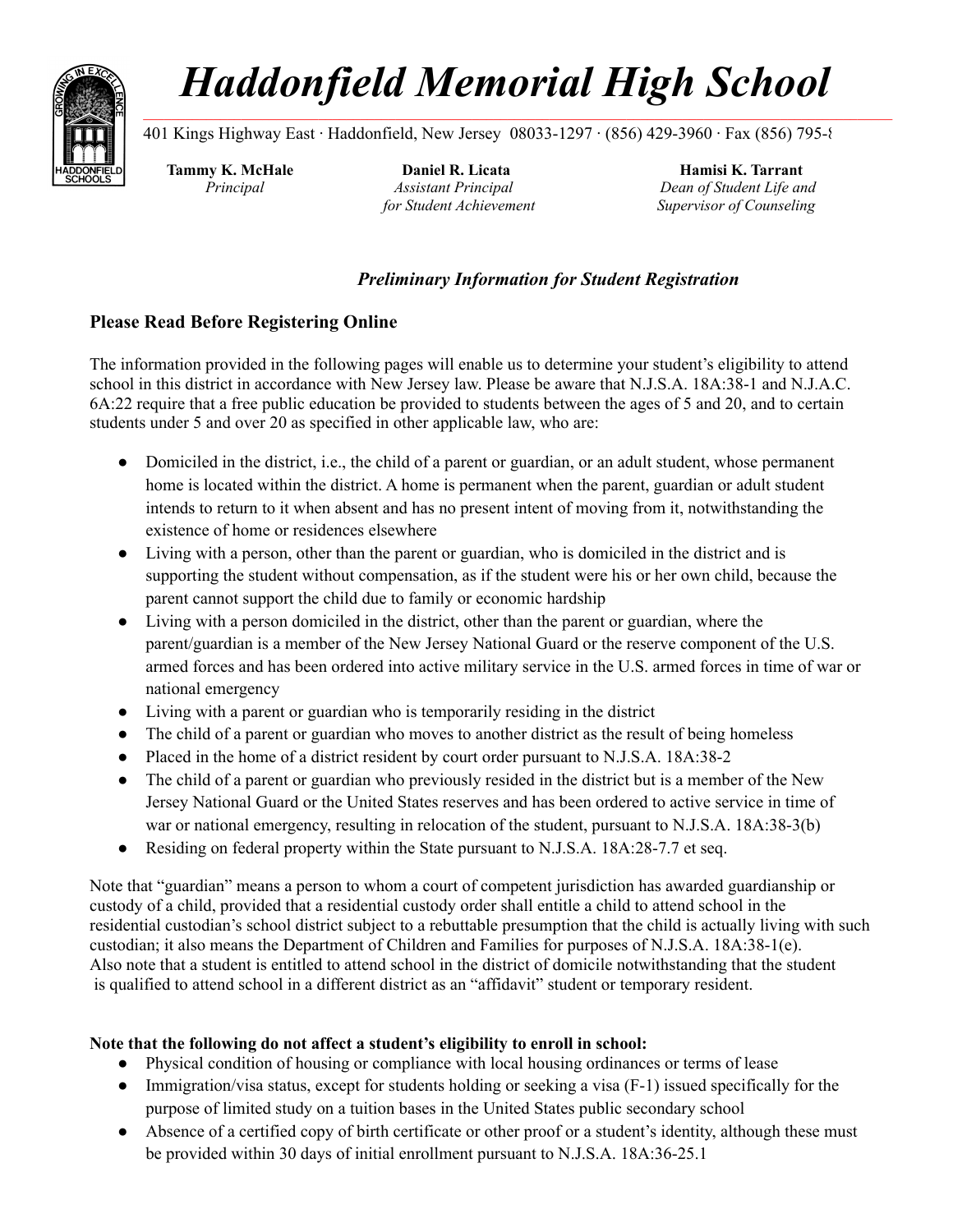- Absence of student medical information, although actual attendance at school may be deferred as necessary in compliance with rules regarding immunization of students, N.J.A.C. 8:57-4.1 et seq.
- Absence of a student's prior educational record, although the initial educational placement of the student may be subject to revision upon receipt of records or further assessment by the district

#### **The following forms of documentation may demonstrate a student's eligibility for enrollment in the district. Particular documentation necessary to demonstrate eligibility under specific provisions in law will be indicated in the appropriate section of the registration form.**

Property tax bills, deeds, contracts of sale, leases, mortgages, signed letter from landlords and other evidence or property ownership, tenancy or residency

Voter registrations, licenses, permits, financial account information, utility bills, delivery receipts, and other evidence of personal attachment to a particular location

Court orders, State agency agreements and other evidence of court or agency placement or directives Receipts, bills, cancelled checks and other evidence of expenditures demonstrating personal attachment to a particular location, or where applicable, to support the student

Medical reports, counselor or social worker assessments, employment documents, benefit statements, and other evidence of circumstances demonstrating, where applicable, family or economic hardship or temporary residence

Affidavits, certifications and sworn attestations pertaining to statutory criteria for school attendance, from the parent, guardian person keeping an "affidavit student," adult student, person(s) who whom a family is living or others as appropriate

The totality of information and documentation you offer will be considered in evaluating an application, and, unless expressly required by law, the student will not be denied enrollment based on your inability to provide certain form(s) of documentation where other acceptable evidence is presented.

You will not be asked for any information or document protected from disclosure by law, or pertaining to criteria which are not legitimate bases for determining eligibility to attend school.

Please be aware that any initial determination of the student's eligibility to attend school in this district is subject to more thorough review and subsequent re-evaluation, and that tuition may be assessed in the event that an initially admitted student is later found ineligible.

If your student is found ineligible, now or later, you will be provided the reasons for our decision and instructions on how to appeal. State law allows school districts to admit nonresident students, through policies adopted at Board discretion, on a tuition basis. If your student is not eligible to attend school in this district free of charge, he or she may enroll on a tuition basis by contacting the Office of the Superintendent.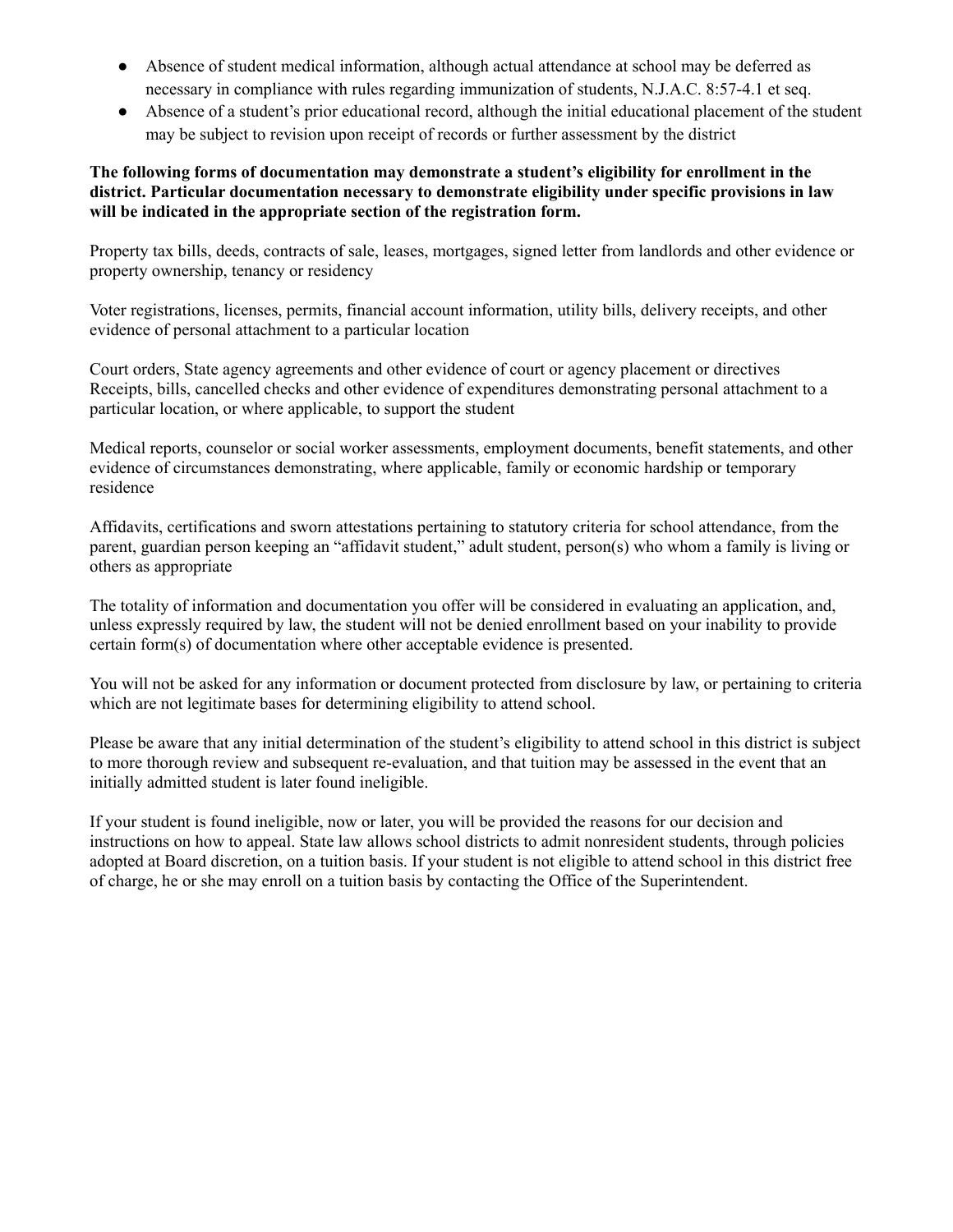

# *Haddonfield Memorial High School* **\_\_\_\_\_\_\_\_\_\_\_\_\_\_\_\_\_\_\_\_\_\_\_\_\_\_\_\_\_\_\_\_\_\_\_\_\_\_\_\_\_\_\_\_\_\_\_\_\_\_\_\_\_\_\_\_\_\_\_\_\_\_\_\_\_\_\_\_\_\_\_\_\_\_\_\_\_\_\_\_\_\_\_\_\_\_\_\_\_\_\_\_\_\_\_\_\_\_\_\_\_\_\_\_\_\_**

401 Kings Highway East ∙ Haddonfield, New Jersey 08033-1297 ∙ (856) 429-3960 ∙ Fax (856) 795-8

**Tammy K. McHale** *Principal*

⬜ Tax bill

**Daniel R. Licata** *Assistant Principal for Student Achievement*

**Hamisi K. Tarrant** *Dean of Student Life and Supervisor of Counseling*

### **HADDONFIELD MEMORIAL HIGH SCHOOL NEW STUDENT REGISTRATION CHECKLIST**

In order that the requirements of various State and Federal laws be met, the following information is mandatory for the registration of a student in Haddonfield Memorial High School.The following documents should be uploaded into Genesis

**A. PROOF OF RESIDENCY –TWO proofs are required, inclusive of, but not limited to**



- ⬜ Mortgage or settlement papers or Lease agreement (naming parent/child)-THIS IS REQUIRED
- 

⬜ Utility Bill (gas/electric/sewer/water/telephone)

⬜ Voter Registration Card

#### **B. DOCUMENTATION OF RELATIONSHIP TO STUDENT (as appropriate)**



⬜ Court documentation demonstrating custody

⬜ Foster Parent (State Agency Documentation)

#### **C. DOCUMENTATION OF GRADE PLACEMENT**

Most recent report card

⬜ Copy of unofficial transcript

⬜ Copy of standardized test score reports

⬜ Copy of transfer card, if applicable

#### **D. PHYSICAL EXAMINATION FORM AND IMMUNIZATION RECORD**

Health History completed and signed by child's physician

⬜ Current copy of immunizations

\*See attached health history form

#### **E. CHILD STUDY TEAM/504 DOCUMENTATION ( IF APPLICABLE)**

- 
- ⬜ Copy of Most Current IEP



⬜ Copy of Most Current 504 Plan

**Other**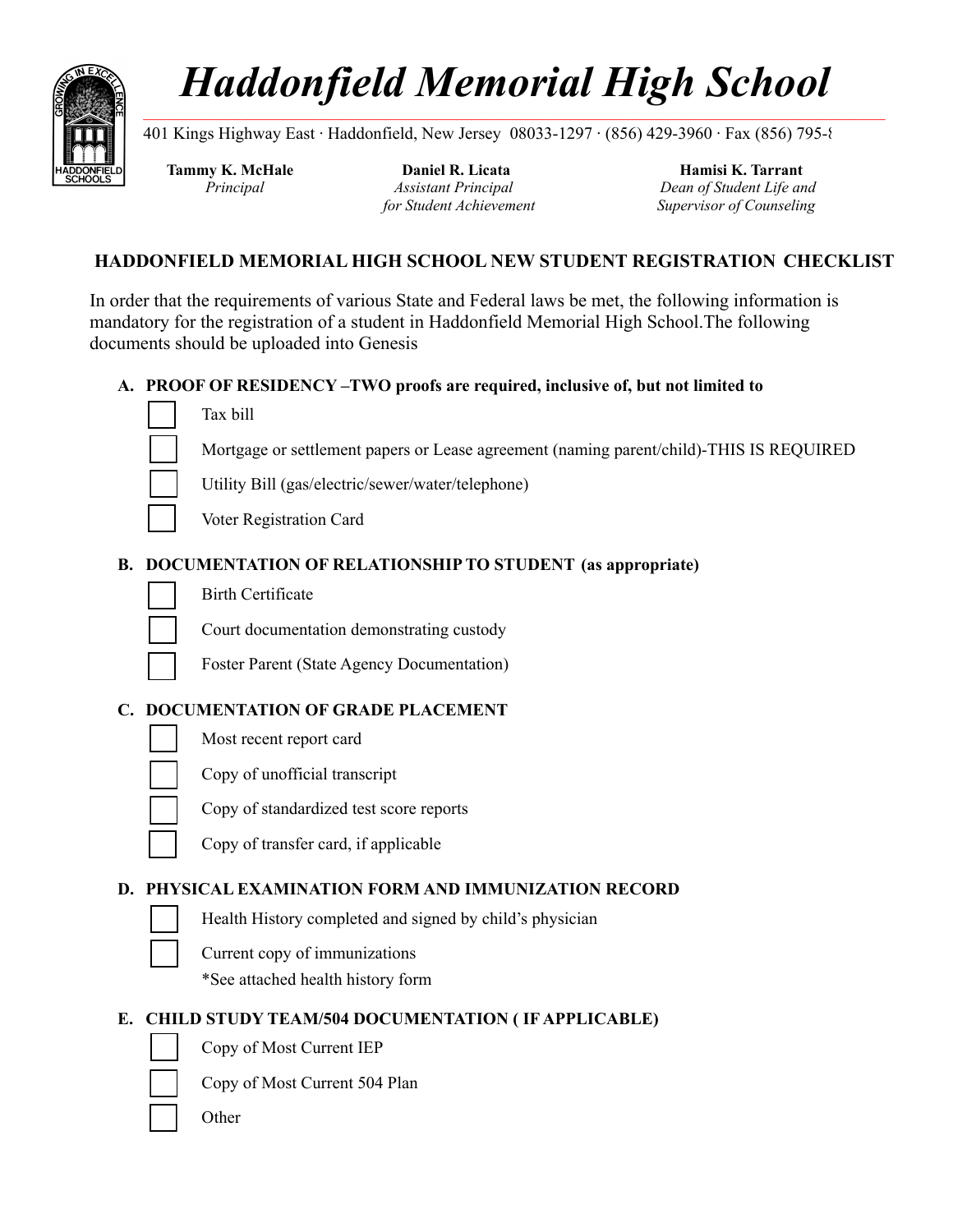

# *Haddonfield Memorial High School* **\_\_\_\_\_\_\_\_\_\_\_\_\_\_\_\_\_\_\_\_\_\_\_\_\_\_\_\_\_\_\_\_\_\_\_\_\_\_\_\_\_\_\_\_\_\_\_\_\_\_\_\_\_\_\_\_\_\_\_\_\_\_\_\_\_\_\_\_\_\_\_\_\_\_\_\_\_\_\_\_\_\_\_\_\_\_\_\_\_\_\_\_\_\_\_\_\_\_\_\_\_\_\_\_\_\_**

401 Kings Highway East ∙ Haddonfield, New Jersey 08033-1297 ∙ (856) 429-3960 ∙ Fax (856)

**Tammy K. McHale** *Principal*

**Daniel R. Licata** *Assistant Principal for Student Achievement*

**Hamisi K. Tarrant** *Dean of Student Life and Supervisor of Counseling*

### **Peer Mentors Program**

If you choose to participate in this Peer Mentors Program, you will be paired with one or two experienced students who will contact you before the school year starts; answer your questions about HMHS; provide information about classes, teachers, and various extracurricular and social activities; and give you one or more personalized tours of the school (if the public health situation allows tours) to show you where your classes will meet. Once the school year begins, the Mentor or Mentors will continue to touch base with you, assisting you with anything you may need.

To complete the peer mentors application click [here](https://docs.google.com/document/d/1Gs_GUb2i_cfTdHptoEW5yqQIDw8GTiRY800iYzqrHJA/edit)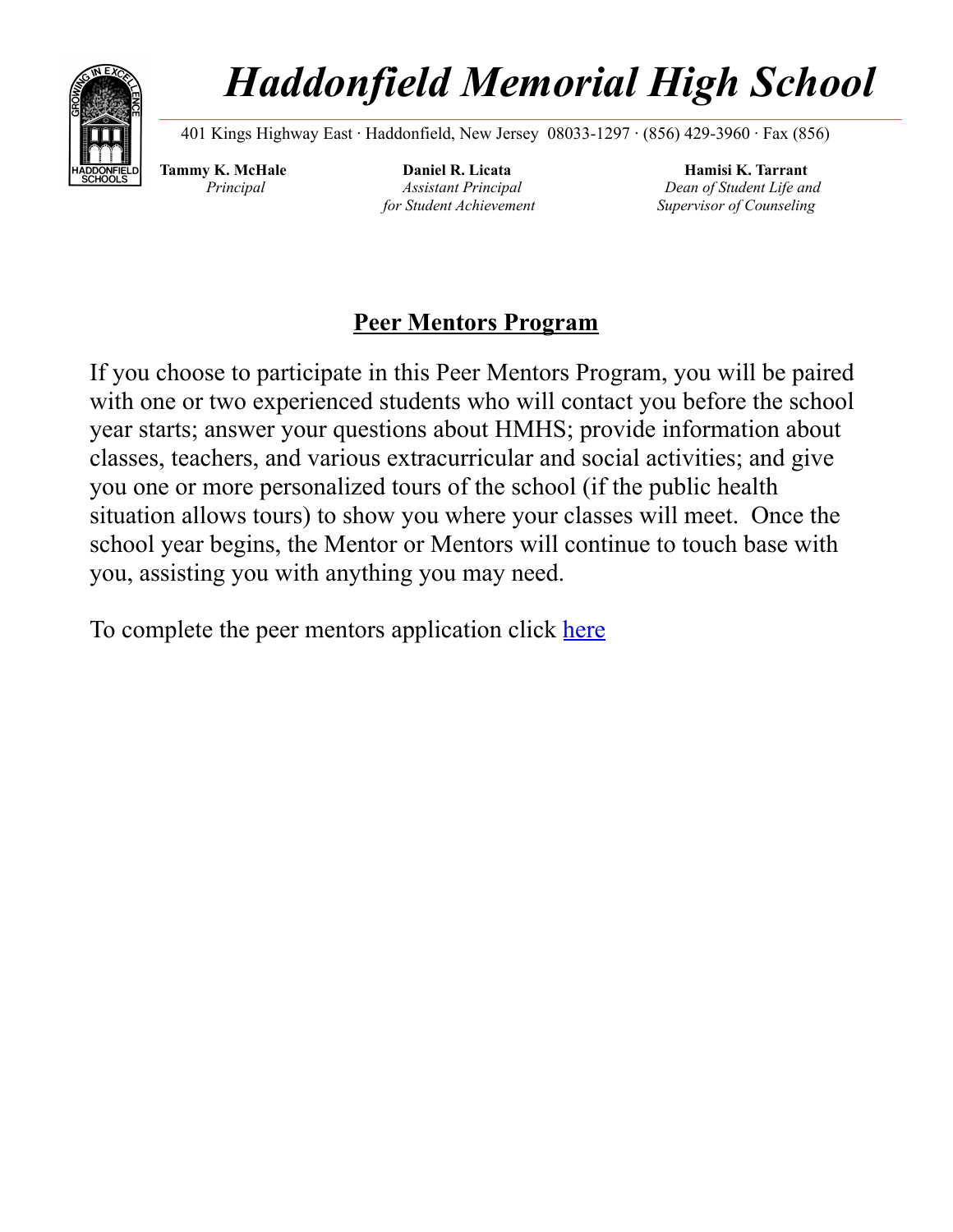

# *Haddonfield Memorial High School* **\_\_\_\_\_\_\_\_\_\_\_\_\_\_\_\_\_\_\_\_\_\_\_\_\_\_\_\_\_\_\_\_\_\_\_\_\_\_\_\_\_\_\_\_\_\_\_\_\_\_\_\_\_\_\_\_\_\_\_\_\_\_\_\_\_\_\_\_\_\_\_\_\_\_\_\_\_\_\_\_\_\_\_\_\_\_\_\_\_\_\_\_\_\_\_\_\_\_\_\_**

401 Kings Highway East ∙ Haddonfield, New Jersey 08033-1297 ∙ (856) 429-3960 ∙ Fax (856) 795-8910

**Tammy K. McHale** *Principal*

**Daniel R. Licata** *Assistant Principal for Student Achievement*

**Hamisi K. Tarrant** *Dean of Student Life and Supervisor of Counseling*

will be attending our school as a

9th, 10th, 11th, 12th grade student. Please send, at your earliest convenience, a complete transcript, health records, test scores, discipline records, CST records and any other important information which will be helpful to us in placing this student.

Thank you.

Sincerely,

Tammy K. McHale Principal

### **PERMISSION TO SECURE RECORDS**

| I give my permission to the                                                        | school |
|------------------------------------------------------------------------------------|--------|
| district to release my child's school records to the Haddon field School District. |        |
|                                                                                    |        |
|                                                                                    |        |
|                                                                                    |        |
|                                                                                    |        |
|                                                                                    |        |
|                                                                                    |        |
| PHONE #: $\qquad \qquad$                                                           |        |